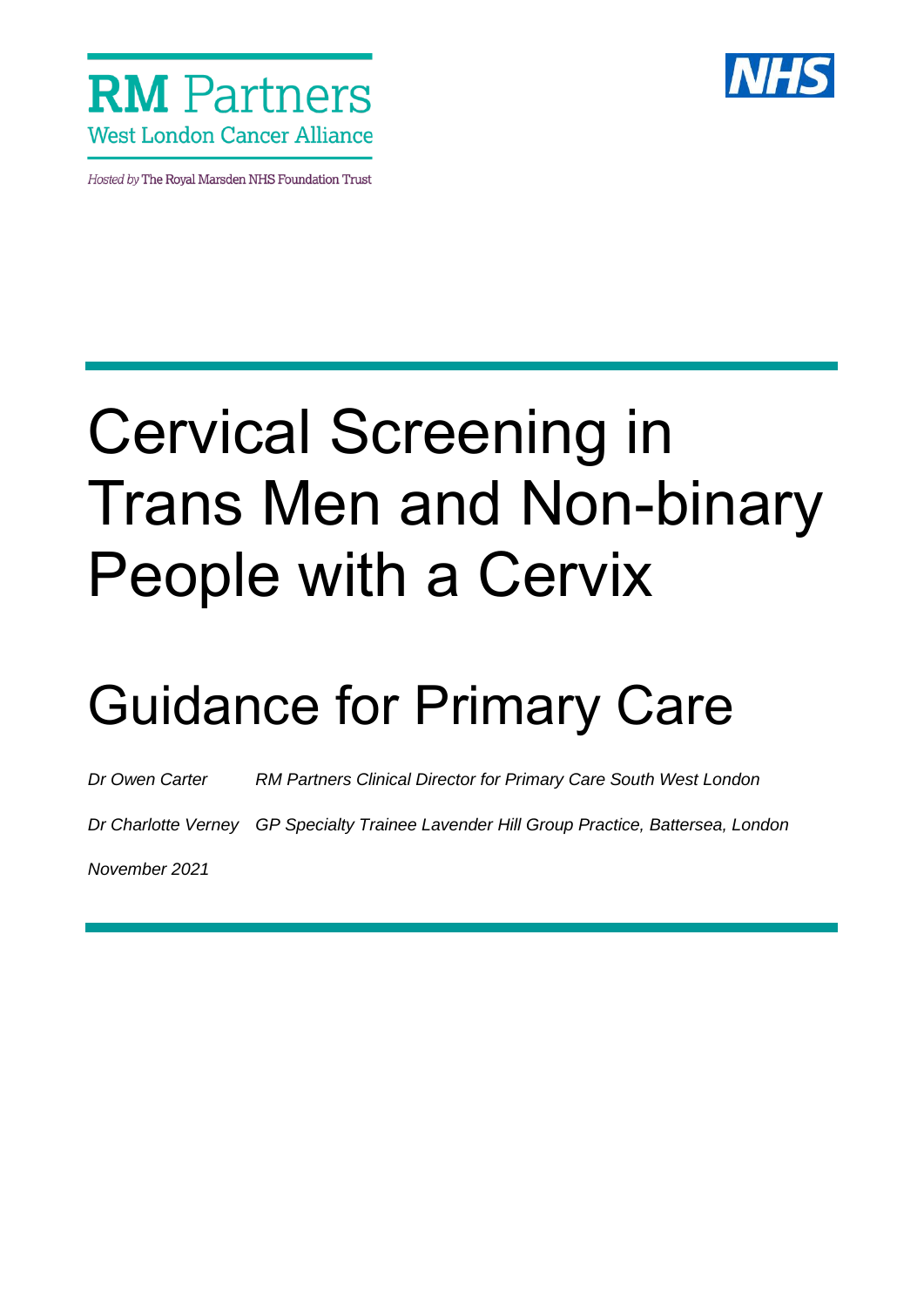### **Contents**

RM Partners

5<sup>th</sup> Floor, Alliance House

12 Caxton Street

London SW1H 0Qs

© RM Partners 2021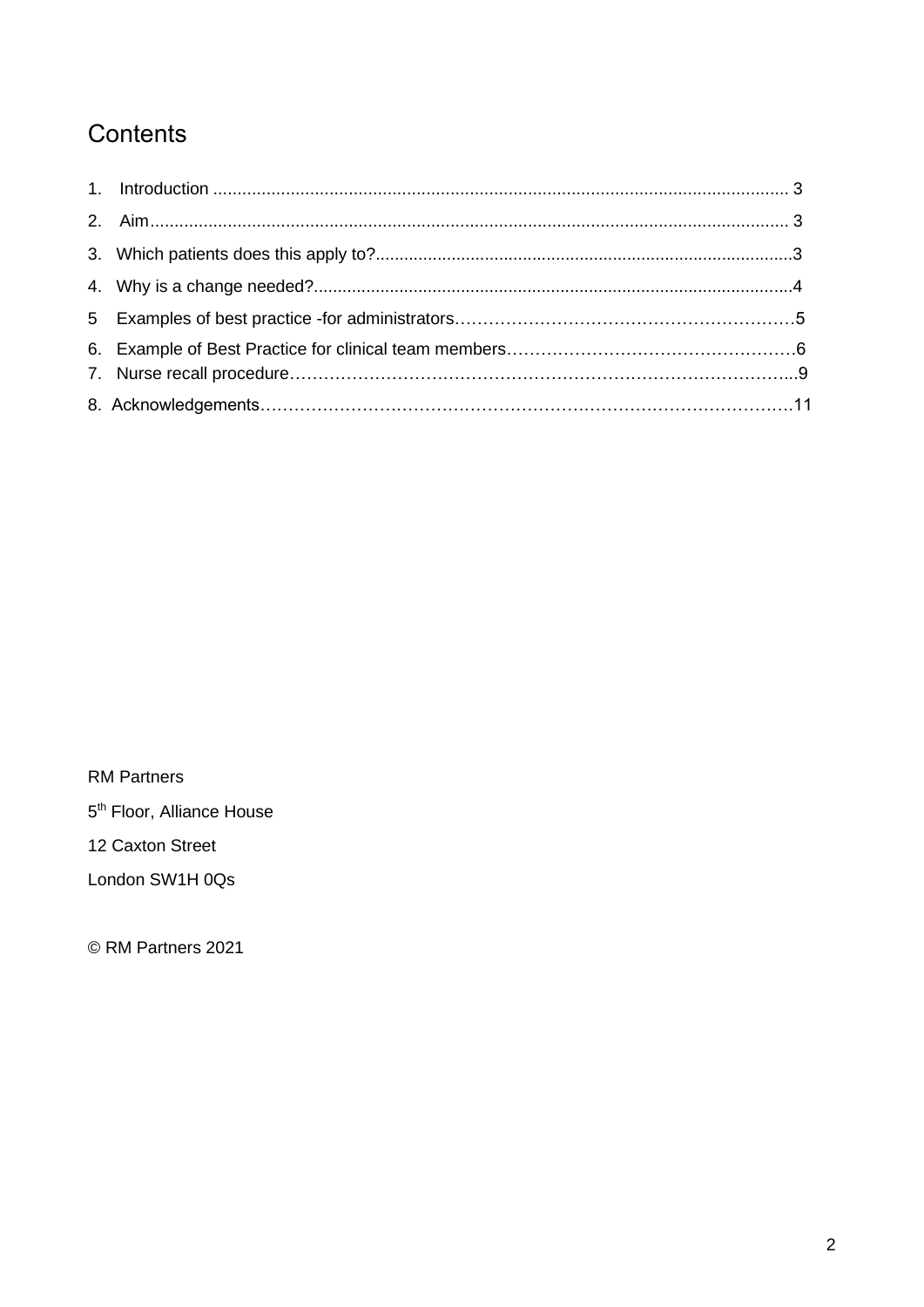#### 1. Introduction

- 1.1. The National Cervical Screening Programme is highly effective; it was estimated that approximately 65 000 cancers were prevented between 1988 and 2013 as a result of screening in the UK. Access issues are a limitation of any screening programme and this is particularly the case for cervical screening when considering the LGBTQIA+ community and more specifically trans men and non-binary people.
- 1.2. A trans man or non-binary person born with a cervix, but no longer medically registered as female, will not receive an invitation to the National Cervical Screening Programme.
- 1.3. Currently the onus is on trans men and non binary people to actively request and push for screening. The new NHS Digital national system will potentially allow Primary Care teams to manually add and remove people to screening cohort. So transgender and non-binary people can be added once consented. At the time of writing no launch date had been set for this function but it is hoped to be brought into national system by spring/summer 2022.

#### 2. Aim

- 2.1. It is important that we address the significant health disadvantage trans men and non- binary people face with cervical screening.
- 2.2. This protocol has been designed to ensure we have an efficient and robust way to identify this patient cohort and subsequently invite these patients to the National Cervical Screening Programme. Providing equity of care should positively impact our patients who may otherwise miss the opportunity to undergo potentially life saving cervical screening.

#### 3. Which patients does this apply to?

3.1. This protocol applies to trans men and non-binary people who were assigned female at birth, and have a cervix, and are registered with the practice as 'male', 'not specified' or 'indeterminate'. It is recommended that Primary Care/GP Practice registration forms include the following option 'I do not identify with the sex I was assigned at birth'.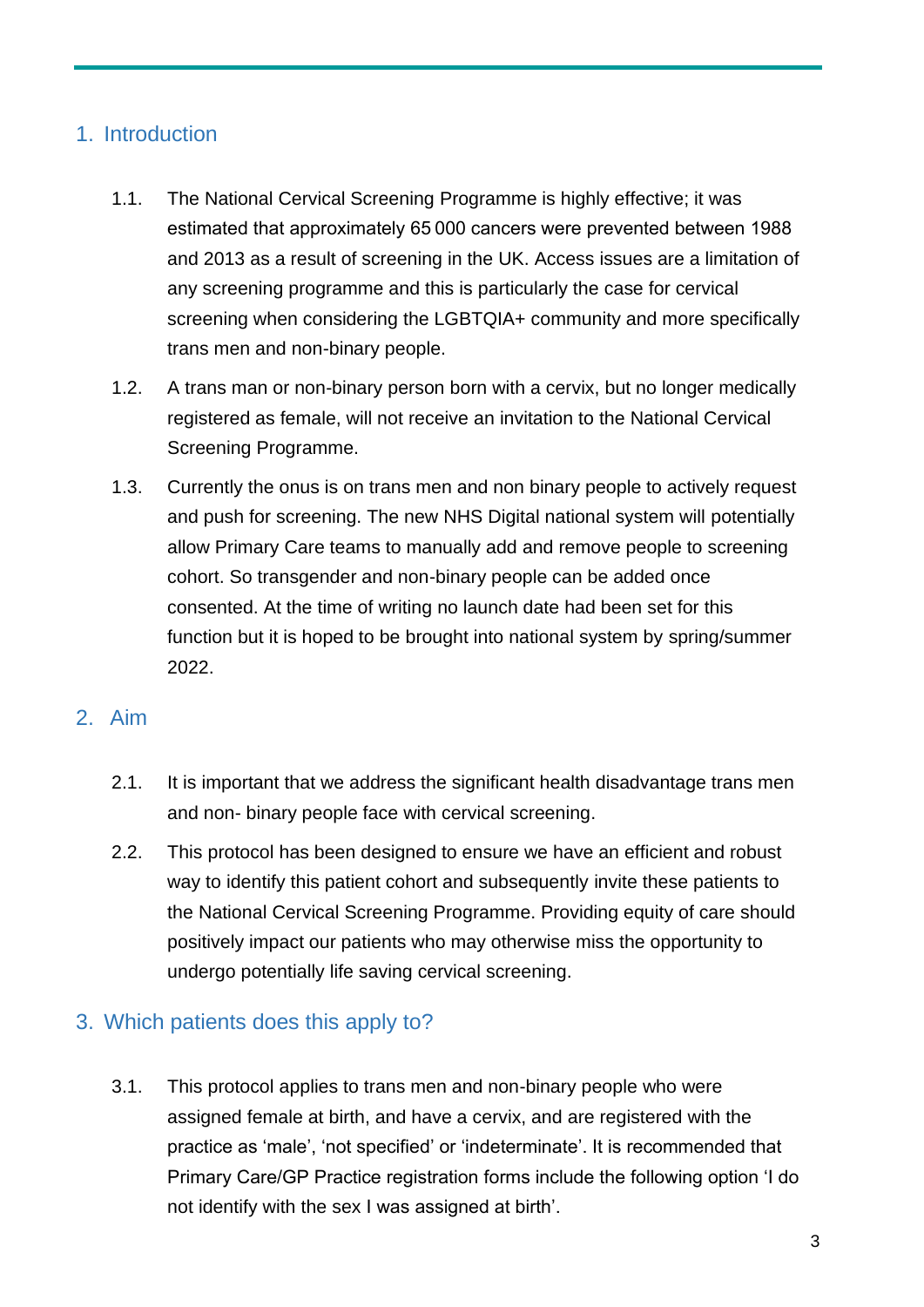#### 4. Why is a change needed?

- 4.1. At present, when a newly registered patient states that their gender is not the same as the sex they were assigned at birth, this data can be added to the Primary Care computer system as a free text comment. This does not enable a quick, thorough or effective search to identify these patients. In order to successfully invite these patients for cervical screening, we need to be able to robustly identify them rather than leave it down to the patient to enquire or opportunistic encounters with these patients.
- 4.2. Further information:

[Cervical screening for trans men and/or non-binary people | Jo's Cervical](https://www.jostrust.org.uk/professionals/health-professionals/nurse-gp/trans-non-binary)  [Cancer Trust \(jostrust.org.uk\)](https://www.jostrust.org.uk/professionals/health-professionals/nurse-gp/trans-non-binary) [Barriers to cervical screening for trans men and/or non-binary people | Jo's](https://www.jostrust.org.uk/professionals/health-professionals/nurse-gp/trans-non-binary/barriers)  [Cervical Cancer Trust \(jostrust.org.uk\)](https://www.jostrust.org.uk/professionals/health-professionals/nurse-gp/trans-non-binary/barriers) [Processing invitations, samples and results for trans men and/or non-binary](https://www.jostrust.org.uk/professionals/health-professionals/nurse-gp/trans-non-binary/process)  [people | Jo's Cervical Cancer Trust \(jostrust.org.uk\)](https://www.jostrust.org.uk/professionals/health-professionals/nurse-gp/trans-non-binary/process)

- 4.3. It is recommended that GP Practices keep a list of patients in this cohort if coding is not reliable.
- 4.4. See below for Best Practice guidance; currently implemented at Lavender Hill Group Practice, Battersea, SW London.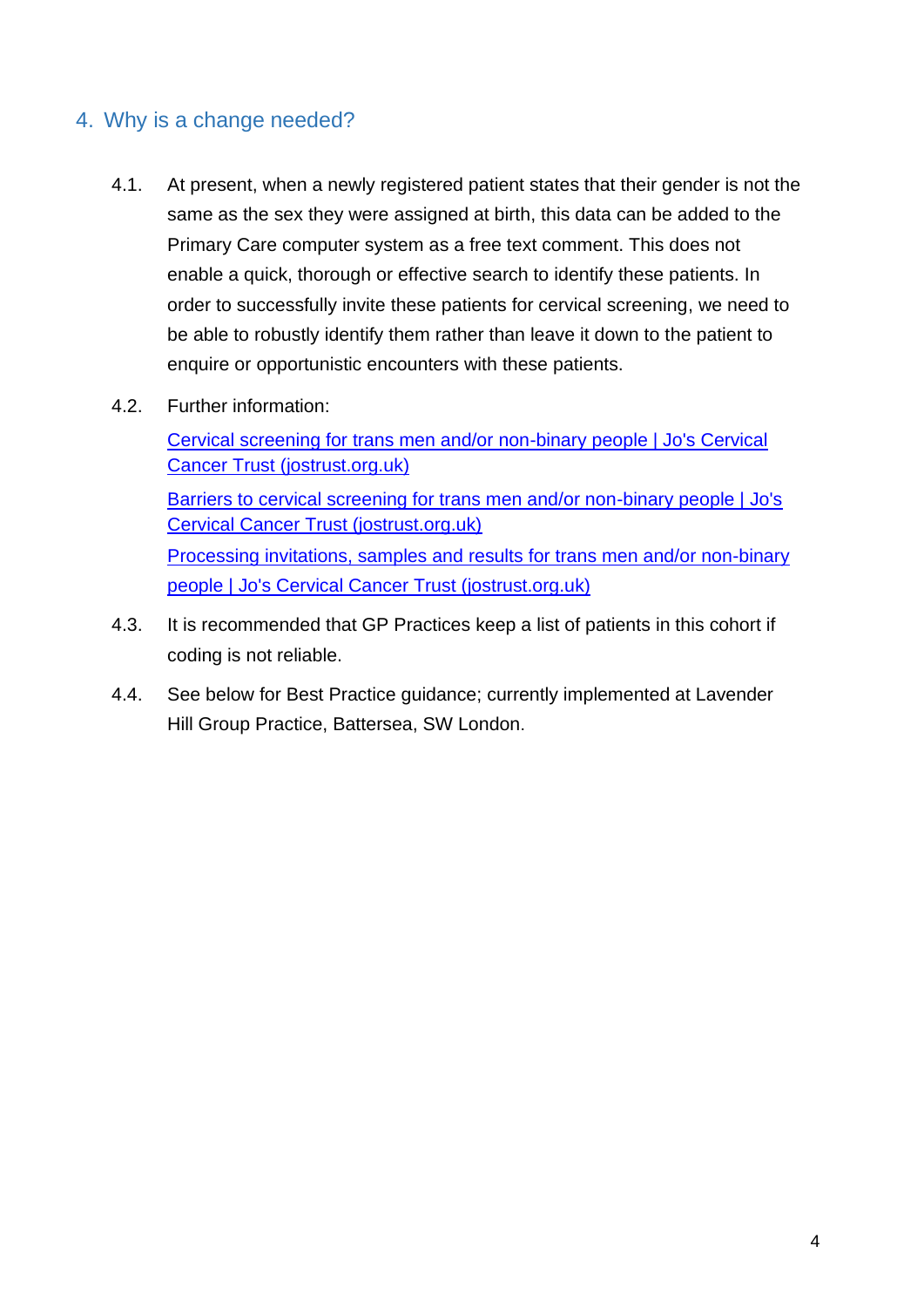#### 5. Example of Best Practice – for Practice Administrators

5.1. When a new patient registers with the Practice and the patient has responded NO to the recommended question 'Is your gender identity the same as the sex you were given at birth?', this is coded on the Practice computer system (such as EMIS)

| <b>Lavender Hill Group Practice</b>                                   | Q <b>A Language</b> Home       | Opening <b>H</b> |
|-----------------------------------------------------------------------|--------------------------------|------------------|
| <b>ABOUT YOU</b>                                                      |                                |                  |
| How would you best describe your gender? *                            |                                |                  |
| ◯ Woman (including trans-woman)                                       |                                |                  |
| ● Man (including trans-man) ←                                         |                                |                  |
| the contract of the contract of the contract of<br>$\circ$ Non-Binary |                                |                  |
| $\bigcirc$ In another way                                             |                                |                  |
| $\bigcirc$ Prefer not to say                                          |                                |                  |
|                                                                       |                                |                  |
| Is your gender identity the same as the                               | sex you were given at birth? * |                  |
| ◯ Yes                                                                 |                                |                  |
| <b>No</b>                                                             | If a patient responds          |                  |
| $\circ$ Prefer not to say                                             | NO here think CODE             |                  |
|                                                                       | rather than free text          |                  |

5.2. Follow the guide on the next page to add this data in such a way that we will be able to search for these patients going forward.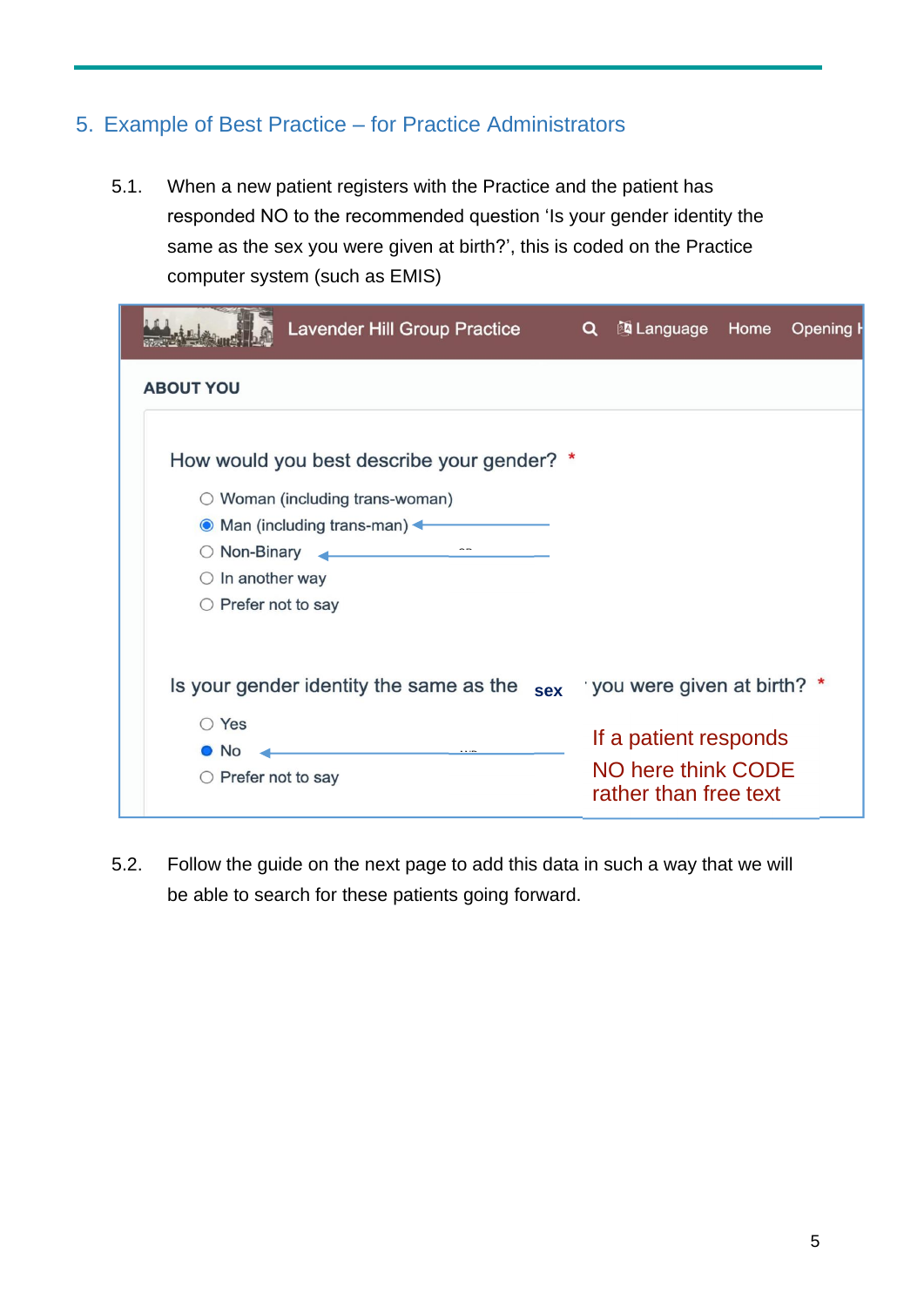#### 5.3. To Code:

1. Initially add patient as you normally would

| <b>Patient Details</b>                   | $\circledcirc$<br><b>Patient Details</b>                                                                                                                                                                                                                                                                      |                                                                                                      |  |
|------------------------------------------|---------------------------------------------------------------------------------------------------------------------------------------------------------------------------------------------------------------------------------------------------------------------------------------------------------------|------------------------------------------------------------------------------------------------------|--|
| Primary Care<br>Notification preferences | o<br>Personal Details<br>Ø                                                                                                                                                                                                                                                                                    |                                                                                                      |  |
| <b>Additional Notes</b>                  | Ø<br>* Title<br>* Family Name<br>* Given Name<br>Middle Name(s)<br>Known as<br>Previous Family Name<br>* Date of Birth<br>NHS Number<br>* Gender<br>Religion<br>Marital Status<br>Ethnicity<br>Country Of Birth<br>Date of Entry to UK<br>Main Language<br>Interpreter Required<br>Alt. Correspondence Format | Joe<br>Dummy<br>Joe<br>Joe<br>01-Jan-1992<br>Male<br>P<br>₽<br>P<br>dd-MMM-yyyy<br>m<br>$\checkmark$ |  |
|                                          | <b>Home Address</b>                                                                                                                                                                                                                                                                                           |                                                                                                      |  |
|                                          | House Name/Flat Number<br>$\star$                                                                                                                                                                                                                                                                             | 126                                                                                                  |  |
|                                          | Number & Street                                                                                                                                                                                                                                                                                               | Vaughan St                                                                                           |  |

2. Once patient is on system go to 'Add Code'

÷

| Add a Code                                                                                                                                                                                                          |                       |                                                                                                                                                                                                                                          | $\times$        |
|---------------------------------------------------------------------------------------------------------------------------------------------------------------------------------------------------------------------|-----------------------|------------------------------------------------------------------------------------------------------------------------------------------------------------------------------------------------------------------------------------------|-----------------|
| DUMMY, Joe (Joe)                                                                                                                                                                                                    |                       | $01$ -Jan-1992 (29y)<br>Gender<br><b>Unknown</b><br>NHS No.<br>Born<br>Male<br>Usual GP VERNEY, Charlotte (Dr)                                                                                                                           |                 |
| Find code                                                                                                                                                                                                           |                       |                                                                                                                                                                                                                                          |                 |
| Search Gender identity<br><b>All codes</b><br>Findings<br><b>Disorders</b><br>Family history<br>Observations<br>Procedures<br>Filter                                                                                | Allergies & reactions | Referrals<br>Admin                                                                                                                                                                                                                       |                 |
| 4 search results                                                                                                                                                                                                    |                       | Related codes Resources                                                                                                                                                                                                                  |                 |
| Gender identity disorder<br>Gender identity finding                                                                                                                                                                 |                       | $\begin{array}{ccc} \leftarrow & \rightarrow & \end{array}$<br>- Finding related to development of sexuality                                                                                                                             |                 |
| Seen in gender identity clinic<br>Gender identity disorder of childhood                                                                                                                                             | <b>EMIS</b> code      | Gender identity finding<br>(finding)<br>Concept ID: 285116001<br>Description ID: 424018015<br>Desire to become member of the opposite sex<br>Femininity in a boy<br>Gender role disorder of adolescent or adult<br>Masculinity in a girl |                 |
|                                                                                                                                                                                                                     |                       |                                                                                                                                                                                                                                          |                 |
| Selected code                                                                                                                                                                                                       |                       |                                                                                                                                                                                                                                          | $\vert x \vert$ |
| <b>Gender identity finding</b><br>Code<br>m<br>31-Jan-2021<br>Date of entry<br>Gender identiy is not the same as the gender given at birth<br><b>Descriptive text</b><br>Record as Problem<br><b>Problem detail</b> |                       |                                                                                                                                                                                                                                          |                 |
| Active Problem + Minor + First Episode + Remains active indefinitely +                                                                                                                                              |                       |                                                                                                                                                                                                                                          |                 |

- 3. Type Gender identity into the search box
- 4. Highlight and double click on 'Gender Identity Finding'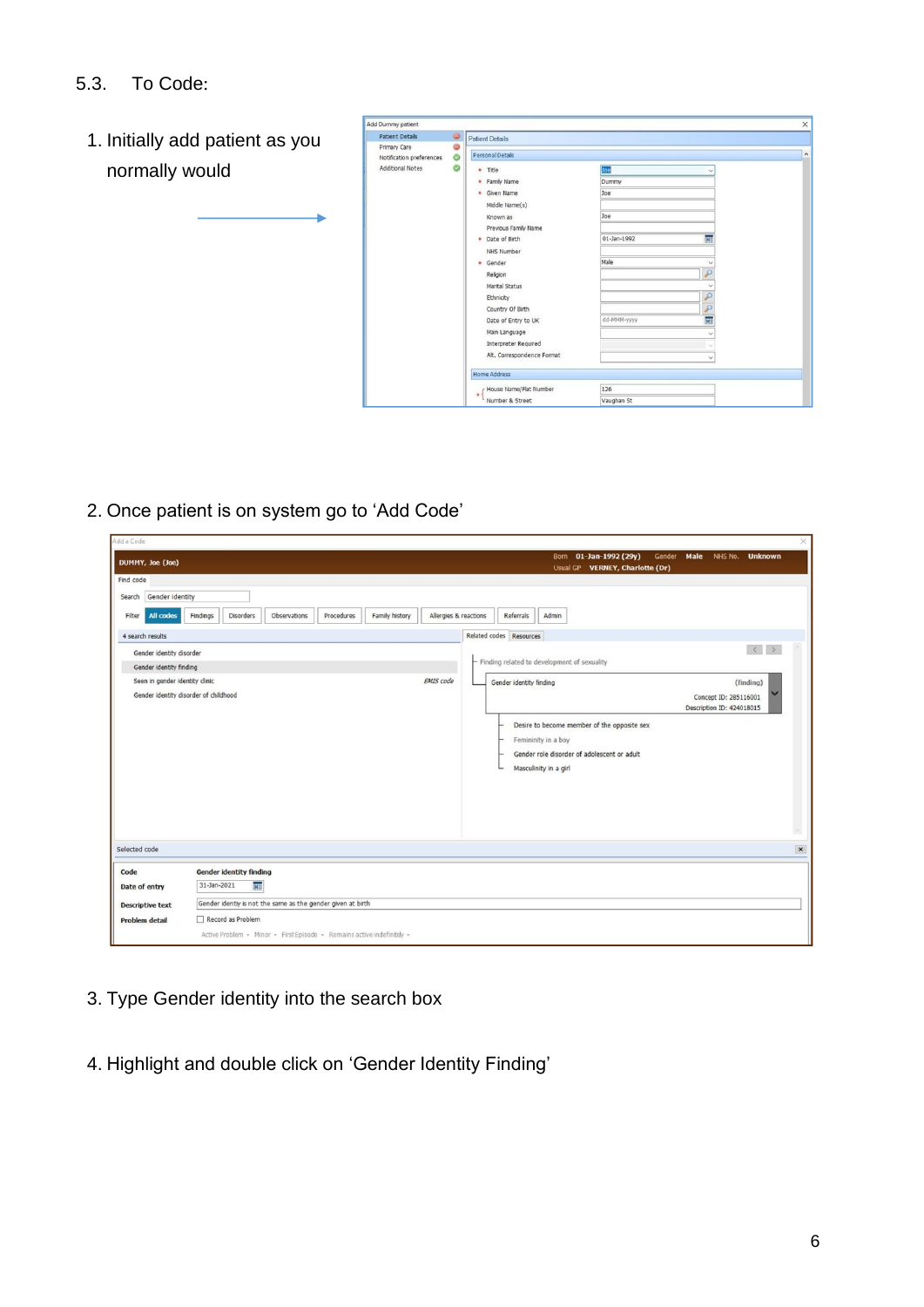| Add a Code                            |                                                                              |                                             |                                                                                                                                            |                                                                                                | $\times$     |  |
|---------------------------------------|------------------------------------------------------------------------------|---------------------------------------------|--------------------------------------------------------------------------------------------------------------------------------------------|------------------------------------------------------------------------------------------------|--------------|--|
| DUMMY, Joe (Joe)                      |                                                                              |                                             | Born 01-Jan-1992 (29y)<br>Gender<br>Usual GP VERNEY, Charlotte (Dr)                                                                        | Male<br>NHS No. Unknown                                                                        |              |  |
| Find code                             |                                                                              |                                             |                                                                                                                                            |                                                                                                |              |  |
| Search Gender identity                |                                                                              |                                             |                                                                                                                                            |                                                                                                |              |  |
| All codes<br>Filter                   | Findings<br><b>Disorders</b><br>Observations<br>Procedures<br>Family history | Allergies & reactions<br>Referrals          | Admin                                                                                                                                      |                                                                                                |              |  |
| 4 search results                      |                                                                              | Related codes Resources                     |                                                                                                                                            |                                                                                                |              |  |
| Gender identity disorder              |                                                                              |                                             |                                                                                                                                            | $\begin{array}{c c c c c c} \hline \begin{array}{c} \times & \times \end{array} & \end{array}$ |              |  |
| Gender identity finding               |                                                                              |                                             | - Finding related to development of sexuality                                                                                              |                                                                                                |              |  |
| Seen in gender identity clinic        |                                                                              | <b>EMIS</b> code<br>Gender identity finding |                                                                                                                                            | (finding)                                                                                      |              |  |
| Gender identity disorder of childhood |                                                                              |                                             |                                                                                                                                            | Concept ID: 285116001<br>Description ID: 424018015                                             |              |  |
|                                       |                                                                              |                                             | Desire to become member of the opposite sex<br>Femininity in a boy<br>Gender role disorder of adolescent or adult<br>Masculinity in a girl |                                                                                                |              |  |
| Selected code                         |                                                                              |                                             |                                                                                                                                            |                                                                                                | $\mathbf{x}$ |  |
| Code                                  | <b>Gender identity finding</b>                                               |                                             |                                                                                                                                            |                                                                                                |              |  |
| Date of entry                         | m<br>31-Jan-2021                                                             |                                             |                                                                                                                                            |                                                                                                |              |  |
| <b>Descriptive text</b>               | Gender idently is not the same as the gender given at birth                  |                                             |                                                                                                                                            |                                                                                                |              |  |
| <b>Problem detail</b>                 | Record as Problem                                                            |                                             |                                                                                                                                            |                                                                                                |              |  |
|                                       |                                                                              |                                             |                                                                                                                                            |                                                                                                |              |  |

- 5. This will open the selected code towards the bottom of the screen where there will be the option to add Descriptive text - in this box add '**Gender identity is not the same as the sex assigned at birth**'
- 6. There is also the option to Record as Problem **DO NOT** select this option
- 7. To confirm, select Care History. You should see 'Gender Identity Finding' under Term and 'Gender identity is not the same as the sex assigned at birth' under value. This now allows a simple EMIS search to quickly and reliably identify these patients in the future.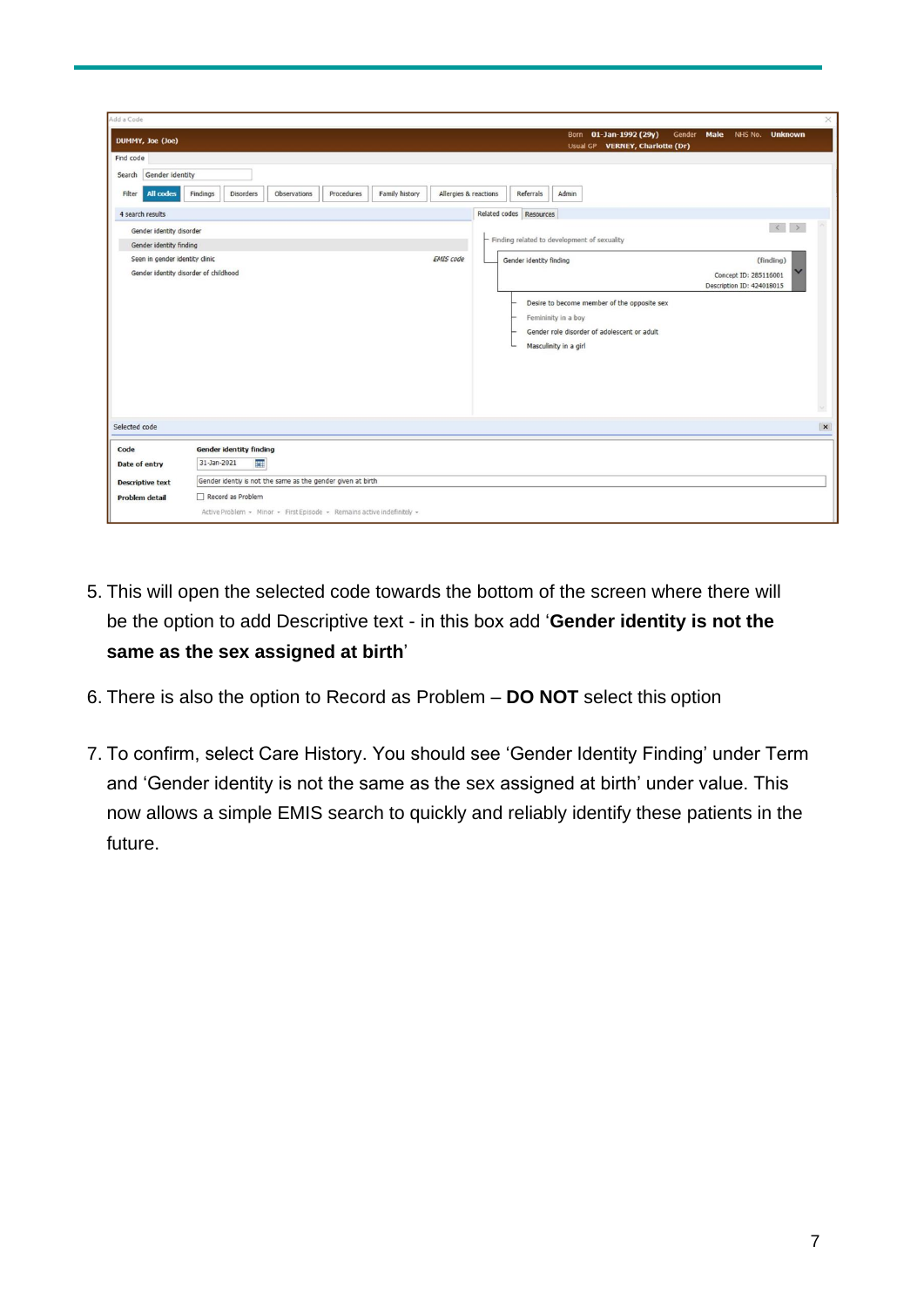#### 6. Example of Best Practice for clinical team members

- 6.1. If you have any contact with a registered patient who does not identify with the gender they were assigned at birth, opportunistically code this as follows:
	- 1. Add Code
	- 2. Search for Gender identity
	- 3. Highlight and double click on 'Gender Identity Finding'
	- 4. In Descriptive text add '**Gender identity is not the same as the gender assigned at birth**'
	- 5. **DO NOT** record as problem
	- 6. To confirm, select Care History. You should see 'Gender Identity Finding' under Term and 'Gender identity is not the same as the gender assigned at birth' under value.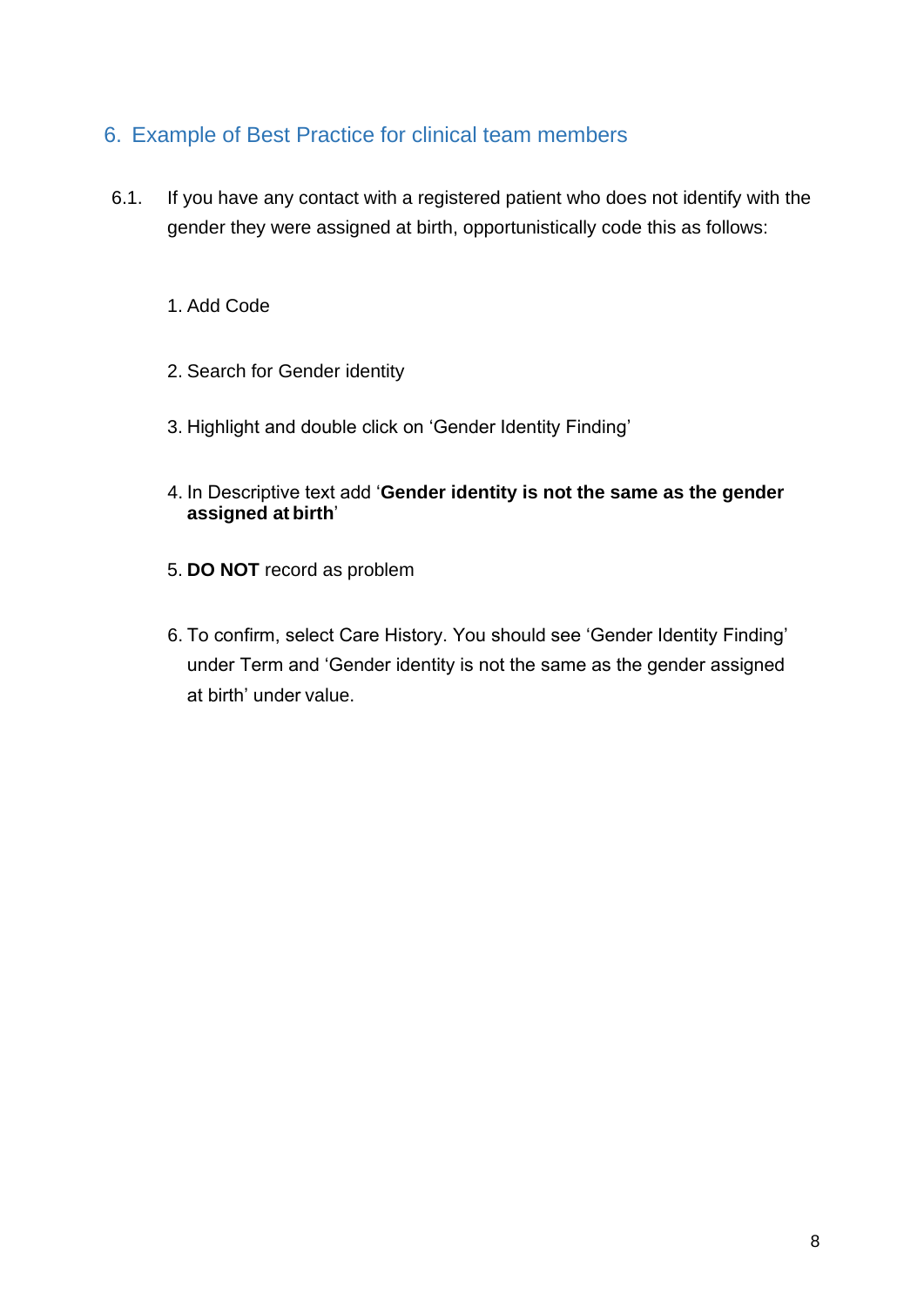#### 7. Nurse recall procedure

1. Annually run the saved EMIS search for patients coded as 'Gender Identity Finding'.



- 2. This search will be sensitive (i.e should identify all trans men or non-binary people who need to be invited to cervical screening), but not specific (i.e. it may also include patients assigned male who do not identify as their birth sex).
- 3. Therefore, from this small list of patients it will be necessary to identify the patients who have a cervix and therefore need cervical screening, but are not registered as female and will not receive routine invitations.
- 4. Of the patients, identify those aged 25-64 (and are therefore eligible for screening). Review EMIS record, check if they have been invited or had screening previously as this will determine if they need to be invited now. Those who have not had any screening in the last current national guidance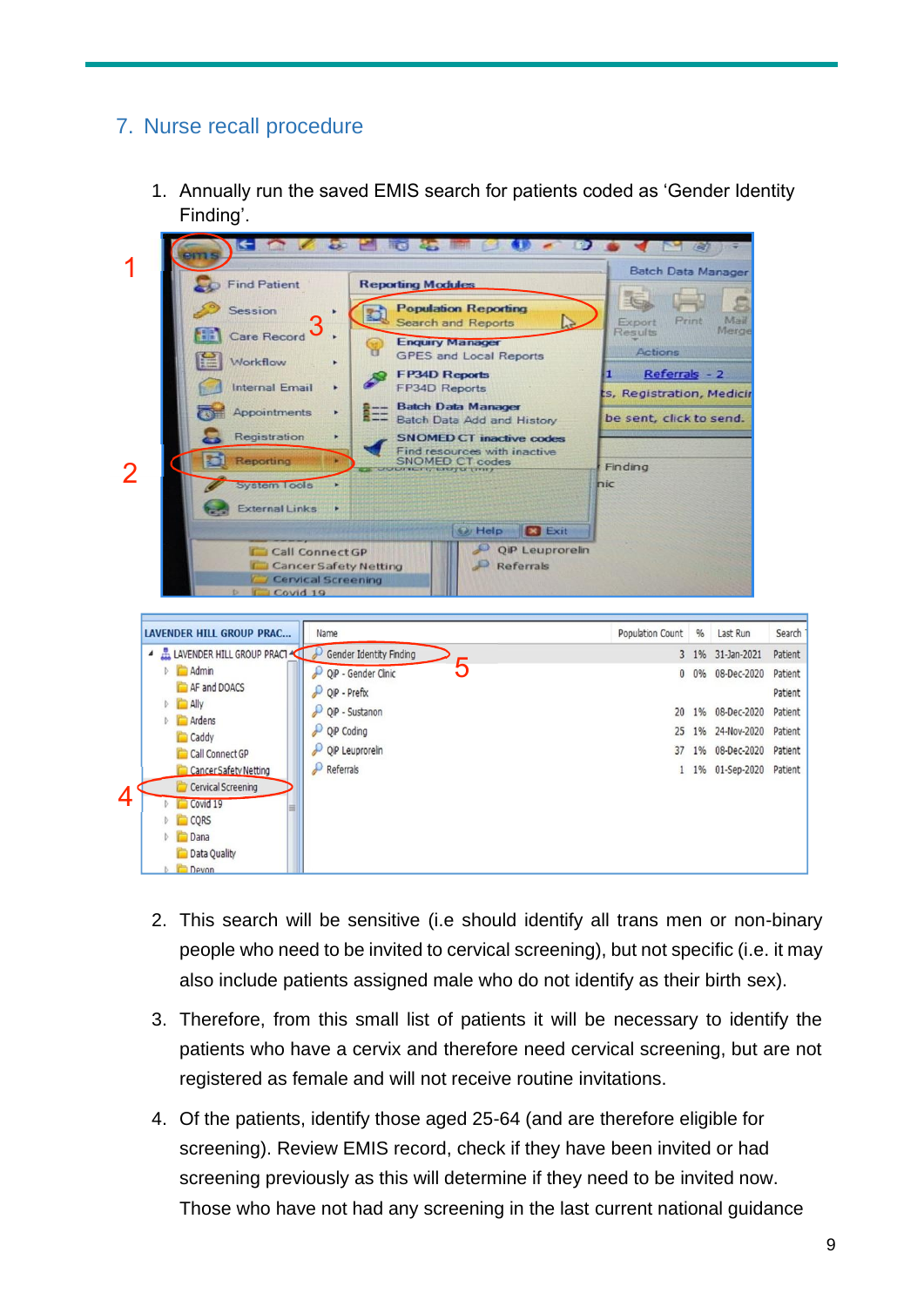time frames need to be contacted and invited for screening and given the option of attending the Practice or at 56T clinic.

- 25–49 years should be offered screening every 3 years
- 50–64 years should be offered screening every 5 years
- 5. Record in notes when patient invited for cervical screening and contact patient as per guidance below if screening now due.
- 6. Nurse to contact each patient identified on the above search.
	- Establish if it is an appropriate time for them to speak.
	- Ask about awareness of the cervical screening programme.
	- Explain that the cervical screening programme is one of the most successful screening programmes in the UK to prevent cancer, is free and is there for all people with a cervix whether or not they identify as female.
	- Discuss accommodations that may be made available to them, such as attending with a friend, the appointment time, the name to be used etc.
	- Offer further information/resources including information on how they will receive their results.
	- Explain screening can be done at the surgery or at some gender identity clinics such as 56T (Dean Street).
	- Conclude the consultation by asking the patient how they wish to be contacted about cervical screening in future and document their preference for future contact (text messaging/phone call/letter) and record this clearly in electronic notes.
- 7. Once a patient has been invited this should be added to the patient's record and coded.
- 8. If patient requests to opt out of the screening programme, and does not wish for future consultations to discuss, then write this clearly in notes – 'Opt out cervical screening recall'. This can be easily seen when searching 'cervical screening' with future consults/recall.
- 9. When attending for cervical screening the sample needs to be additionally labelled to make it very clear that the patient does have a cervix and this is an intentional test.
- 10.When a patient's results are received, please add '**recall arranged'** diary entry to ensure they are recontacted at the correct interval, rather than waiting